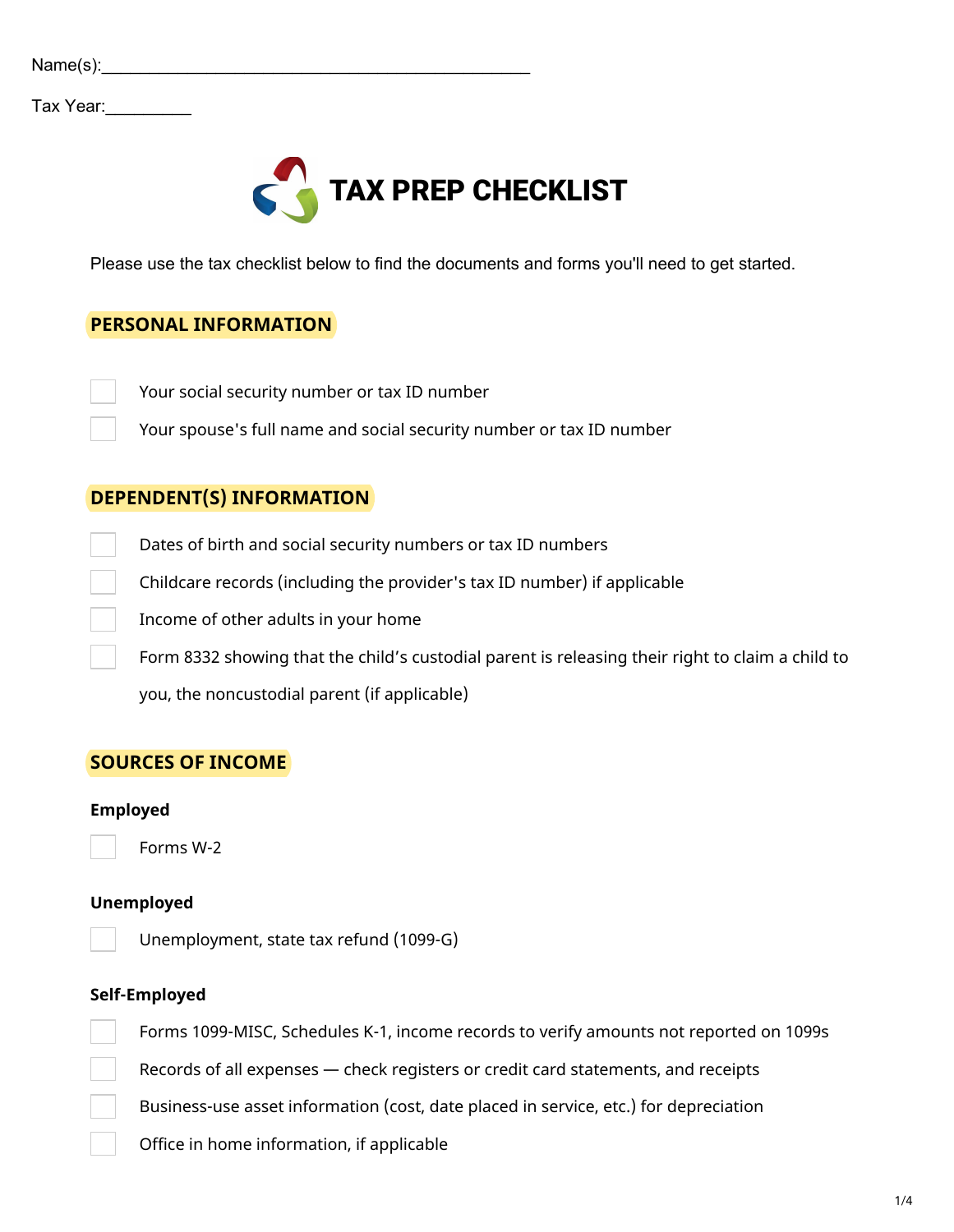Record of estimated tax payments made (Form 1040ES)

## **Rental Income**

- Records of income and expenses
	- Rental asset information (cost, date placed in service, etc.) for depreciation
	- Record of estimated tax payments made (Form 1040ES)

## **Retirement Income**

- Pension/IRA/annuity income (1099-R)
- Traditional IRA basis (i.e. amounts you contributed to the IRA that were already taxed)
	- Social security/RRB income (1099-SSA, RRB-1099)

## **Savings & Investments or Dividends**

- Interest, dividend income (1099-INT, 1099-OID, 1099-DIV)
	- Income from sales of stock or other property (1099-B, 1099-S)
	- Dates of acquisition and records of your cost or other basis in property you sold (if basis is not reported on 1099-B)
	- Health Savings Account and long-term care reimbursements (1099-SA or 1099-LTC)
	- Expenses related to your investments
	- Record of estimated tax payments made (Form 1040ES)

### **Other Income & Losses**

- Gambling income (W-2G or records showing income, as well as expense records)
- Jury duty records
- Hobby income and expenses
- Prizes and awards
- Trusts
- Royalty Income 1099 Misc.
- Any other 1099s received
- Record of alimony paid/received with Ex-spouse's name and SSN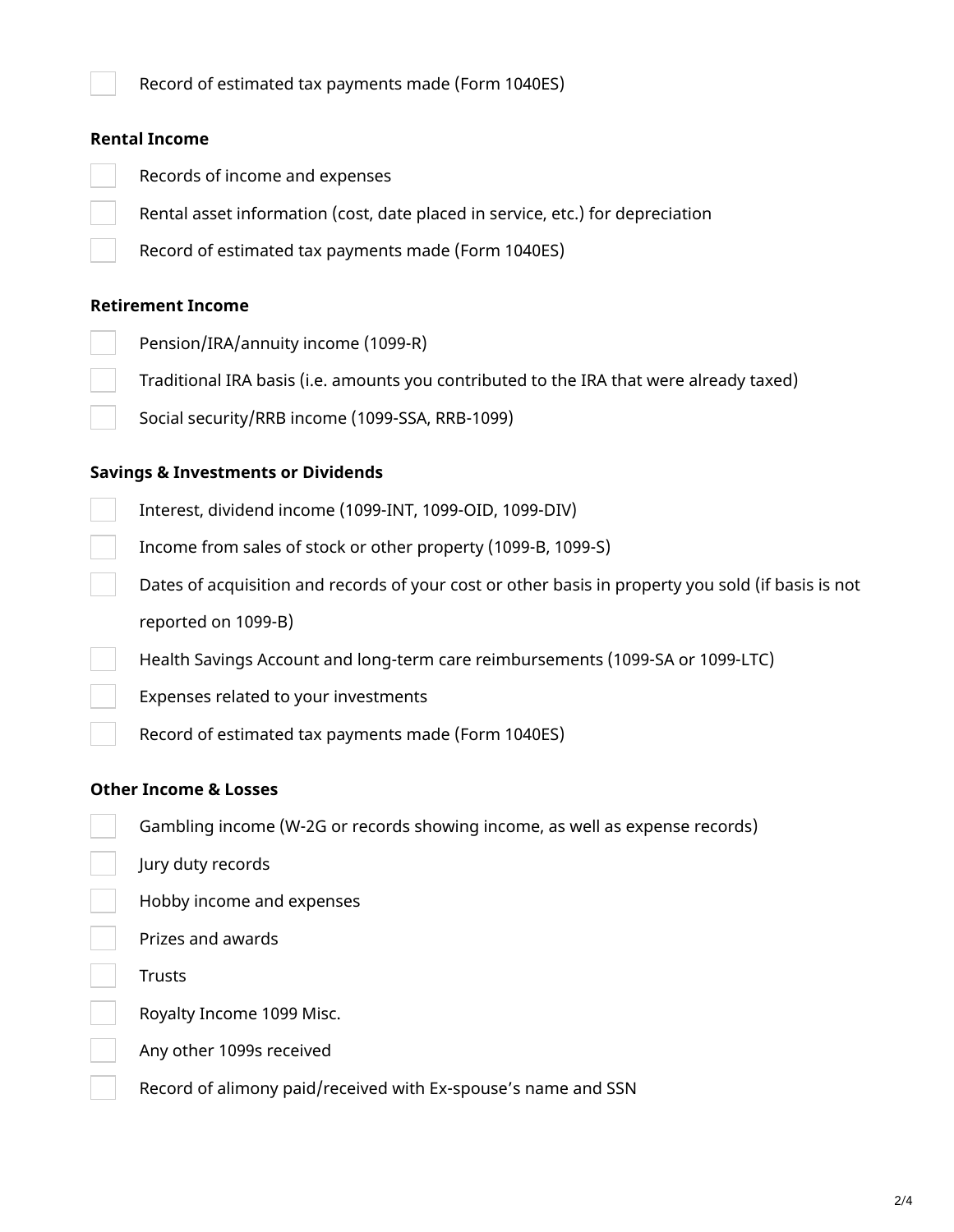# **TYPES OF DEDUCTIONS**

#### **Home Ownership**

- Forms 1098 or other mortgage interest statements
- Real estate and personal property tax records
- Receipts for energy-saving home improvements
	- All other 1098 series forms

#### **Charitable Donations**

- Cash amounts donated to houses of worship, schools, other charitable organizations
- Records of non-cash charitable donations
	- Amounts of miles driven for charitable or medical purposes

#### **Medical Expenses**

Amounts paid for healthcare insurance and to doctors, dentists, hospitals

#### **Health Insurance**

- Form 1095-A if you enrolled in an insurance plan through the Marketplace (Exchange)
- Form 1095-B and/or 1095-C if you had insurance coverage through any other source (i.e . an employer, insurance company, government health plan such as Medicare, Medicaid, CHIP,

TRICARE, VA, etc.)

Marketplace exemption certificate (ECN) if you applied for and received an exemption from the Marketplace (Exchange)

#### **Childcare Expenses**

- Fees paid to a licensed day care center or family day care for care of an infant or preschooler.
- Wages paid to a baby-sitter.

Don't include expenses paid through a flexible spending account at work.

## **Educational Expenses**

- Forms 1098-T from educational institutions
	- Receipts that itemize qualified educational expenses